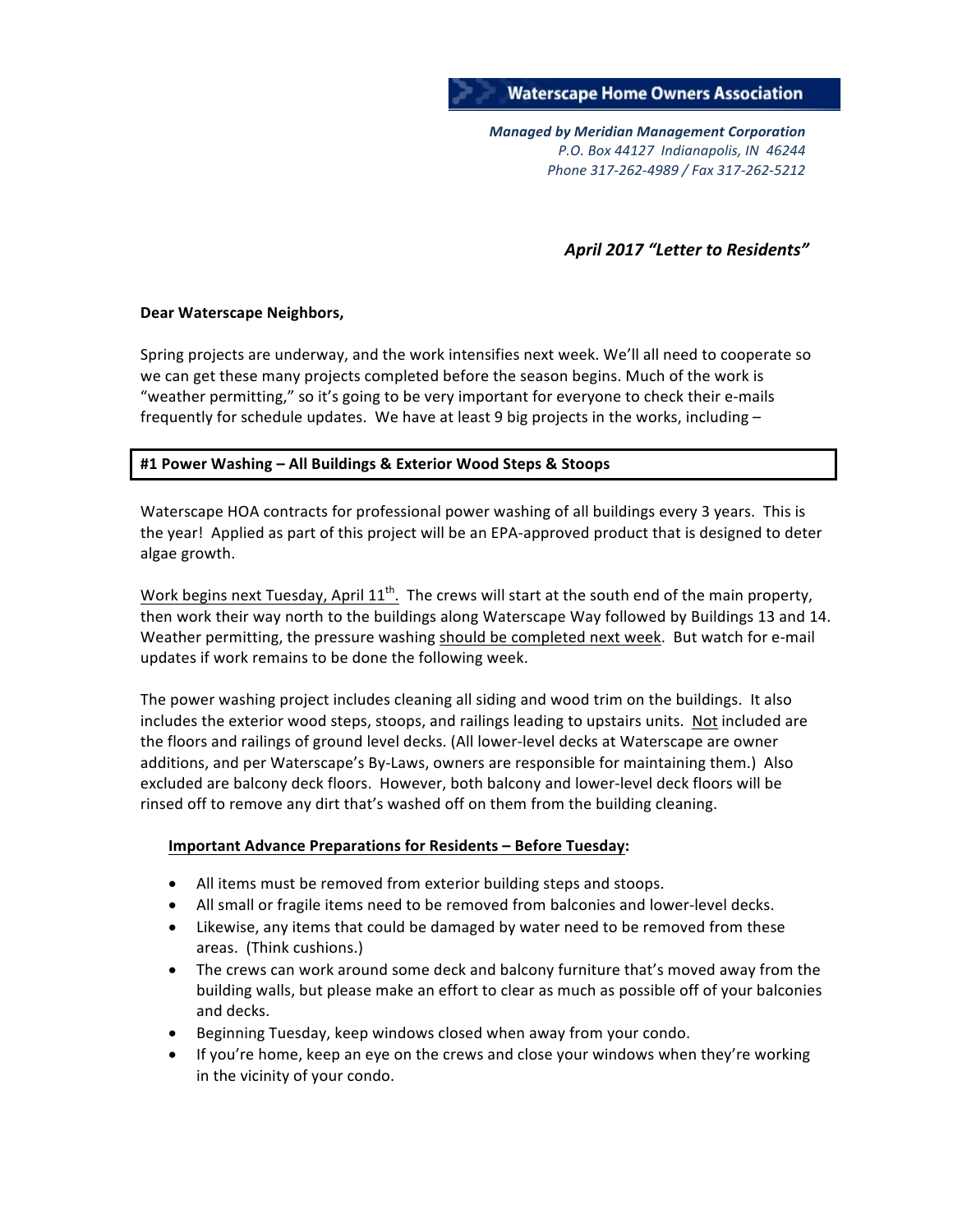#### **#2 Staining – Exterior Wood Steps & Stoops**

About 2 weeks after they've been power washed, the wood steps and stoops leading to upper units will be stained. That means that this staining should begin during the week of April 24<sup>th</sup>. Watch for e-mail alerts about the start date.

#### **Important Advance Preparations for Residents:**

- All items must be removed from exterior building steps and stoops.
- "Caution" tape will be placed across the base of the steps and the front door.
- Owners must not use the stoops and steps until the contractor removes the tape. Please do NOT remove any tape!
- No items may be put back on the steps or stoops until the contractor removes the tape.

#### **#3 Concrete Curb Renovations**

Waterscape's curbs will be cleaned of paint, and a few concrete curbs will be replaced this year. We hope this work will begin in a couple of weeks. Watch for updates by e-mail. And please be very careful to stay clear of any areas with freshly poured concrete.

#### **#4 Complete Asphalt Resurfacing**

This is a biggie! For the first time since Waterscape was built over 20 years ago, all asphalt will be ground down and completely resurfaced. We're holding the entire month of May to try to accomplish this project prior to Memorial Day ... weather cooperating. We're planning for all work to be done on Mondays through Thursdays, keeping Fridays clear for trash pick-ups and early-start weekend partying.

This project will require some careful choreography of parking and access ... and a whole lot of resident cooperation! For example, on certain days, there can be no vehicular traffic into or out of specified cul-de-sacs ... and the residents in other cul-de-sacs will need to park their vehicles in their driveways so the cars from the closed cul-de-sacs can be put in their parking places. Waterscape Way will remain open, but traffic will be restricted to one lane at various times.

In most cases, individual cul-de-sacs and parking areas will be off limits for no more than 24 hours at any one time. But it will be critical for owners to get their vehicles out of parking places and garages/driveways (if they want to use them) by the specified time on the specified days. If vehicles have to be towed, their owners will have to pay the costs of towing

Please pay very careful attention to the schedule when it is announced. And watch your e-mail for updates, which could be required if the weather doesn't cooperate.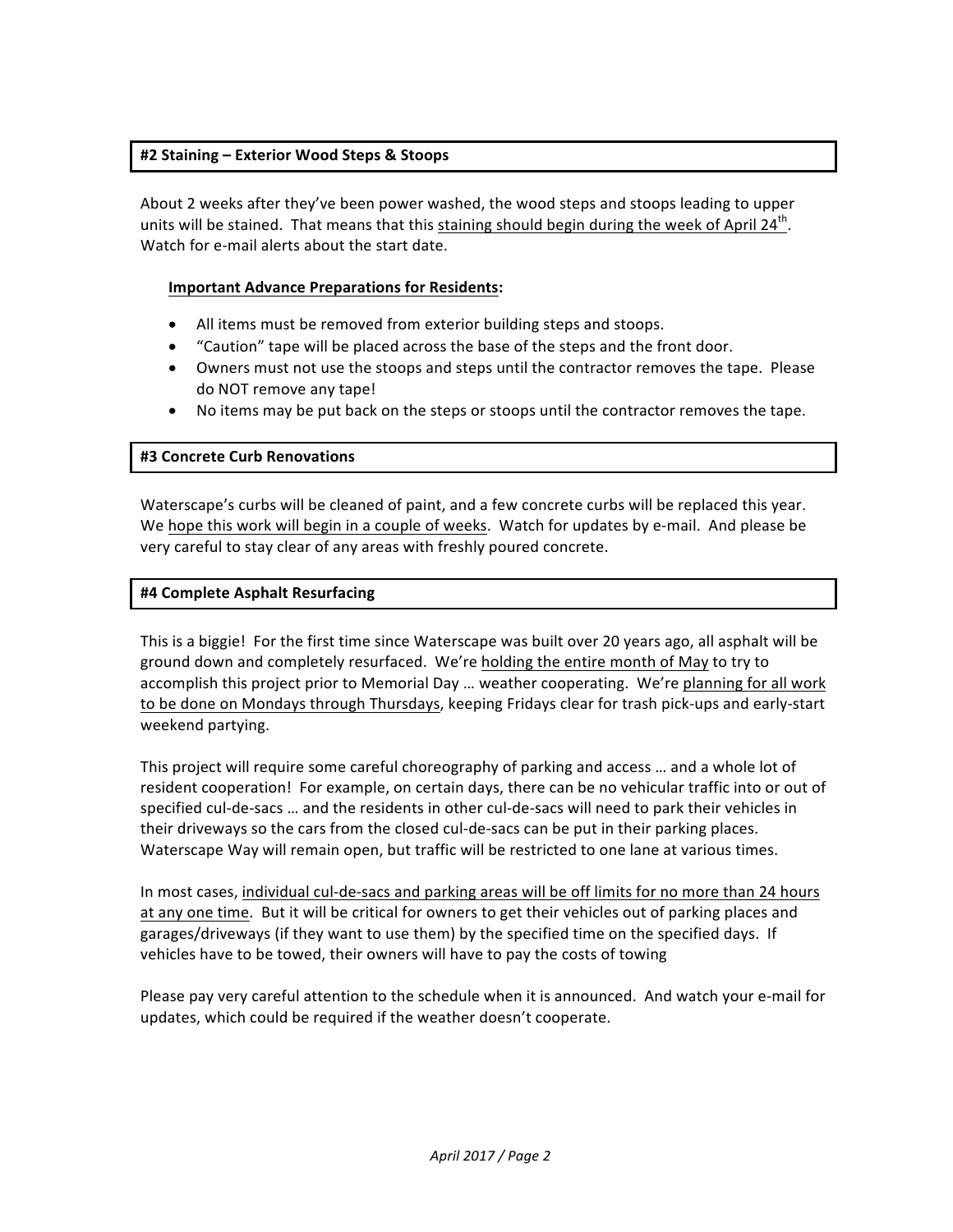#### **#5 Curb, Fire Lane and Parking Line Painting**

Once the new asphalt surface is completed, the curbs, fire lanes and parking places will be painted. Remember, every area outlined in in yellow is a "Fire Lane" that has been identified by the Fire Department as necessary for their emergency access – whether or not the words "Fire Lane" appear inside the outlined area. There must be NO PARKING ever in the yellow marked areas.

#### **#6 Catch Basin Drain Renovations**

Waterscape will repair and stabilize 2 catch basin drains located in the asphalt drive lanes in 2 culde-sacs. (These are the big square grates set into the asphalt.) There will be some disruption of access and parking in these cul-de-sacs when catch basin work is in progress. Watch your e-mail for updates on the schedule and affected locations. And watch out for orange cones and "caution tape" when the work is underway!

#### **#7 Dock Replacements**

Replacement of 8 docks is well underway and should be completed in roughly the next 2 weeks or so. After that the electrical service will be restored, a project that should take no more than a week. Docks #312 through #319 are the ones being replaced this spring.

#### **#8 Beaches**

As usual we will augment the sand on our beaches before Memorial Day. This year, however, due to the asphalt work, the trucks must deliver the sand prior to May  $1<sup>st</sup>$ . Please note that the sand initially will be mounded at the high point of the beaches. We'll let the water level stabilize, then our contractor will rake and spread the sand to the shoreline shortly before Memorial Day.

#### **#9 Staining – Shoreline Wood Structures**

Waterscape's wood structures are professionally power washed and stained every 3 years. The 2017 rotation calls for doing the retaining walls and other structures along the shoreline from the south end of the property (Newport Beach) and then north, stopping for this year at "The Point" (the entrance to the cove behind 20816 Waterscape Way).

Included in this project are the boardwalk to the docks and "kiddie beach," the community deck, and the wood retaining walls in this area.

Remember – if areas are taped off, do not use them. Please find another route to get where you need to go for a few days. The contractor will remove the tape when it's safe to walk on the freshly-stained areas. Please do not remove any tape!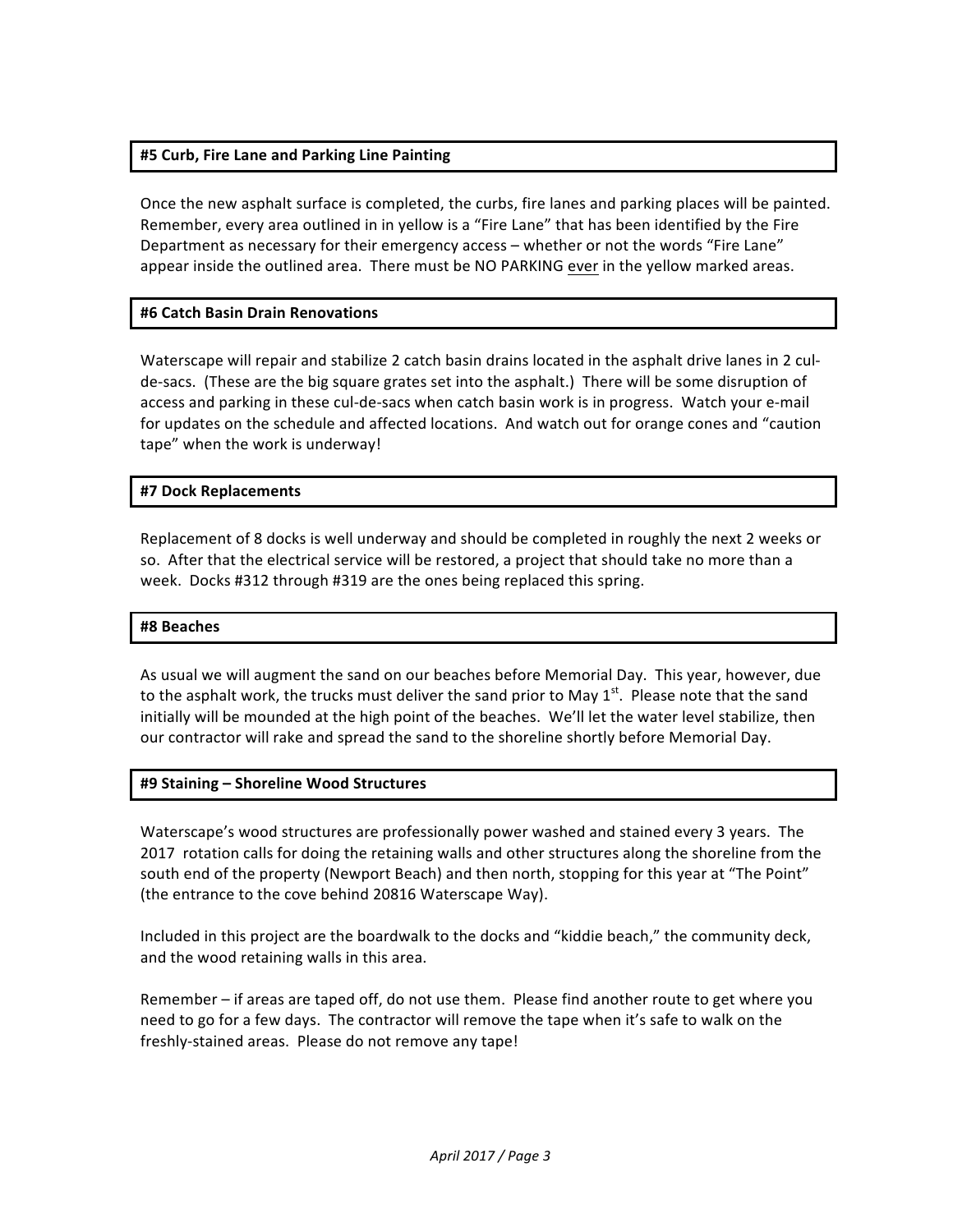#### **Parking – 'Tis the Time for a Reminder**

With more residents returning for the season (and lots of guests), it's a good time to review Waterscape's parking rules. This is so very important because Waterscape only has (almost) enough parking places for one vehicle per unit. And many of those spaces are along Waterscape Way or in the overflow parking lot at the south end of the main property ... not necessarily close to the condo units.

Per Waterscape's parking rules -

• It is understood that there are very limited parking places at Waterscape that are close to the condo entrances. Because of this, residents need to park vehicles in their units' driveways or garages and refrain from parking more than the maximum of one vehicle per *condo unit in the "prime" parking places located close to the condo entrances.* 

#### **Temporary Boat Trailer Parking**

As one would expect in a waterfront community, Waterscape's rules prohibiting overnight trailer parking are relaxed to allow limited, temporary parking of boat trailers -

• It is understood that occasionally it is necessary for residents to temporarily park trailers and/or watercraft on the property when launching and removing watercraft from the *Marina.* So long as this temporary parking does not create a hazard, violate any fire lanes, *impede access or egress, and/or inconvenience other residents, it shall be permitted for a period not to exceed 72 hours. After 72 hours, the trailer/watercraft are subject to immediate towing.* 

#### **More Parking Info**

Your cooperation in observing the parking rules will be very much appreciated by your neighbors. You'll find the complete parking regulations on the Waterscape website's "Guidelines/Policies" page. Please take a few minutes to look these over – here's a direct link to this document that is available for reading online or downloading  $-$ 

> http://waterscapehoa.com/wp-content/uploads/2011/12/WS-Policy-Vehicles-Watercraft-Parking-16.01.121.pdf

### **Requests for Advance Approval – Building, Landscaping, & Docks Modifications**

Waterscape's Covenants require written advance Board approval for all proposed owner modifications, additions or removals outside the 4 walls of individual condos. That's because ownership of everything outside individual condo units is ownership shared by all 101 Waterscape owners. The HOA has the responsibility to protect and maintain the consistency and integrity of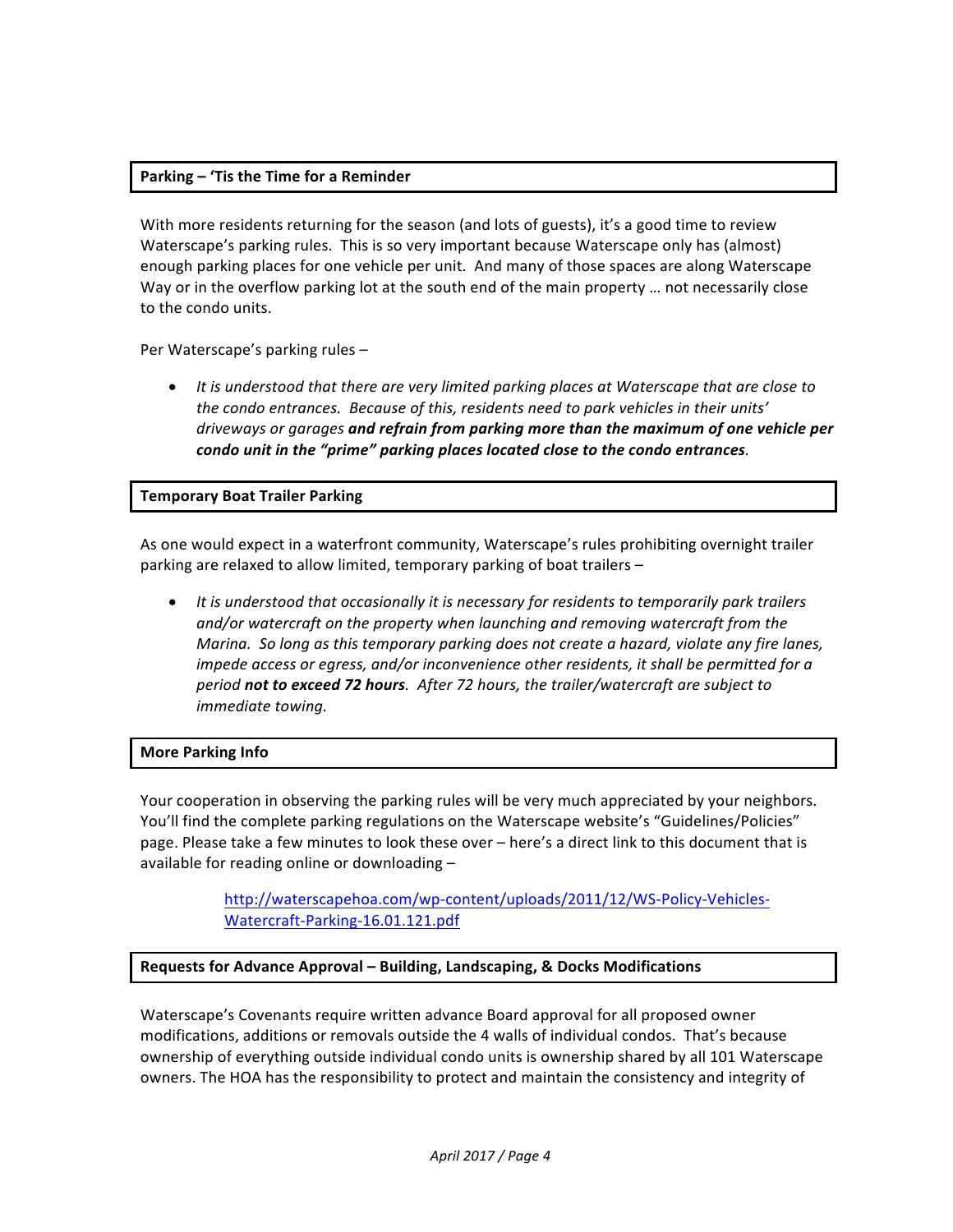the buildings and landscaping design and the Waterscape Dock System ... and to make sure that one owner's modifications don't infringe upon his neighbor's rights.

Whenever possible, the preferred answer at Waterscape is "yes". So please do your research, ask questions and submit requests in advance. Guidelines and approval request forms are available for downloading from the Waterscape website - http://waterscapehoa.com/

Here are direct links to a few of the helpful documents about modifications:

**BUILDINGS:** Decks, satellite TV dishes, window replacements, garage door replacements, etc.

> http://waterscapehoa.com/wp-content/uploads/2011/12/WS-**Policy-Architecture-Building**-14.01.25.pdf

> > http://waterscapehoa.com/wp-content/uploads/2011/12/WS-**Arch-Bldg-Modification-Request-**14.04.27.pdf

**GROUNDS:** Personal plantings, "Protected Areas," trash and recycling, signage restrictions, etc.

> http://waterscapehoa.com/wp-content/uploads/2011/12/WS-**Policy-Grounds**-R-12.08.06.pdf

> > http://waterscapehoa.com/wp-content/uploads/2011/12/WS-Personal-**Gardening-Reques**t-14.04.27.pdf

**DOCKS:** Lifts, canopies, flotation docks, etc.

http://waterscapehoa.com/wp-content/uploads/2011/12/WS-**Dock-Modification-Installation**-**Requirement**s-15.09.292.pdf

> http://waterscapehoa.com/wp-content/uploads/2011/12/WS-**Dock-Modification-Reque**st-14.04.27.pdf

**Reminder – Dock Fees and Info Form Due Now**

Annual dock fees are payable on April  $1^{st}$  every year. The majority of Waterscape's boat dock license owners have paid their fees for 2017. Thank you!

If you haven't already, please forward to Meridian Management your 2017 fees along with the updated 2017 "Info Form". If you can't locate the info you were mailed in early March, contact Meridian. A late fee of \$25 is assessed monthly on unpaid dock beginning on May  $15^{th}$ . Docks with unpaid fees on June  $1<sup>st</sup>$  are subject to being chained to prevent ingress and egress.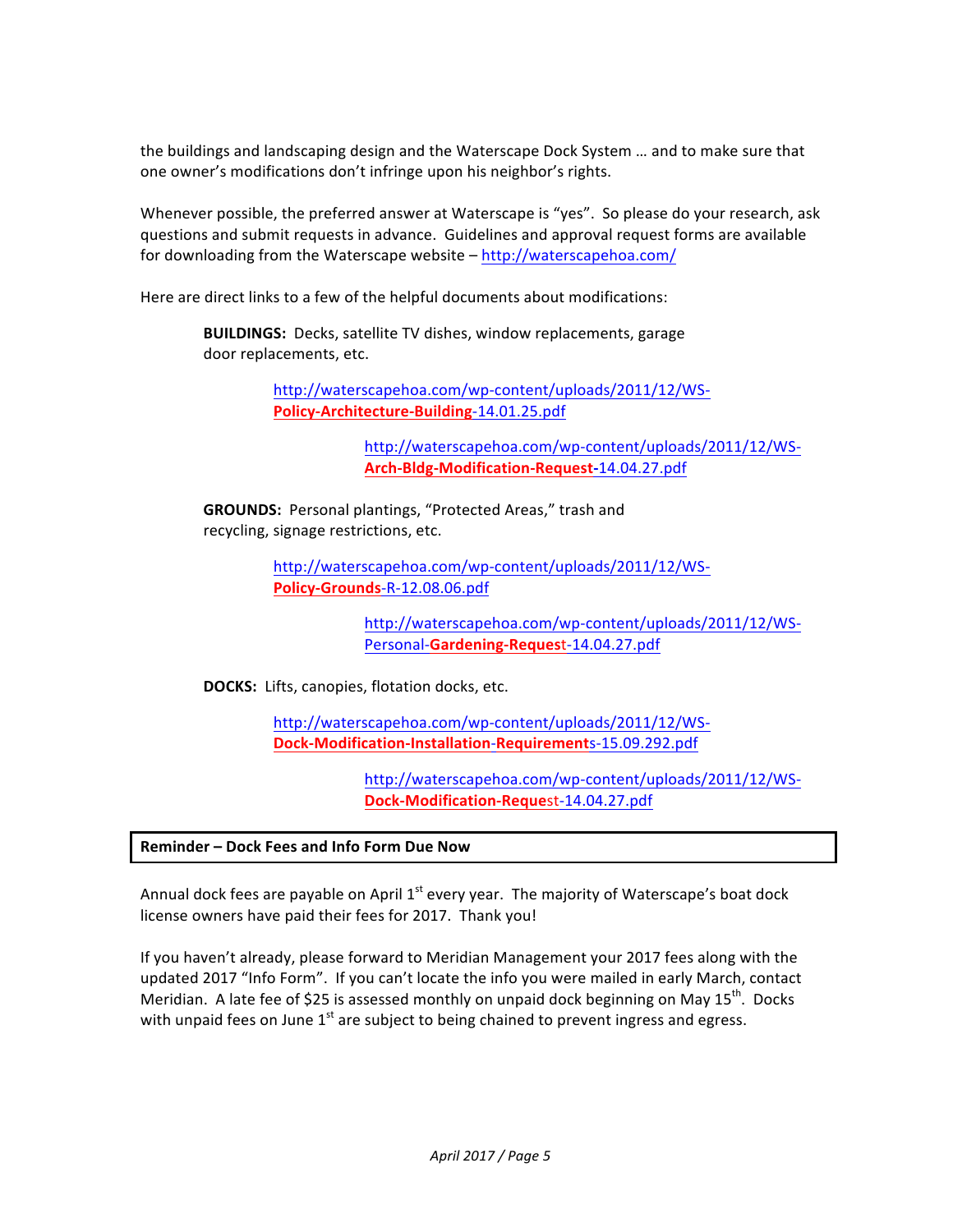And remember, if you have a new boat or if you are a new owner, a copy of your watercraft registration must be placed on file with the HOA. To preserve Waterscape's docks as a private marina, the BMV-issued registrations for all watercraft moored in the docks must be issued in the name of a Waterscape resident, (or show as an "additional owner" on the BMW registration the name of a Waterscape resident).

#### **Dock Rentals**

If you're interested in renting your dock to another Waterscape resident, be sure to give that information to Dock Committee member Kitty Osborn. Likewise, any resident looking to rent a dock can contact Kitty for a list of owners interested in rentals.

Docks may only be rented to Waterscape residents. The Dock Committee does not get involved in negotiations between residents, but rather serves as a clearinghouse to put people considering dock rentals in contact with each other.

Kitty's phone number is (317) 645-7875. Her e-mail is http://kittyjosborn@yahoo.com.

#### Save the Dates!

Community events are a big part of the summer season at Waterscape. Details will follow, but mark your calendars now. Remember  $-$  you and your weekend guests are all invited to participate.

#### **Waterscape Community Cookout**

**By Newport Beach Saturday, June 10th / 5 to 8-ish PM** (rain date Sunday, June  $11^{th}$ )

#### **Annual Ice Cream Social**

Saturday, July 1<sup>st</sup> / 4 to 6 PM (rain date Sunday, July  $2^{nd}$ )

#### **Water-Escape Boat Party**

**Late July or Early August TBD** 

#### **Thirsty Thursday Community Deck Party Date TBD**

Get ready for a fun – and safe – season on the lake!

Best regards, Angie Gordon Waterscape Communications Chairman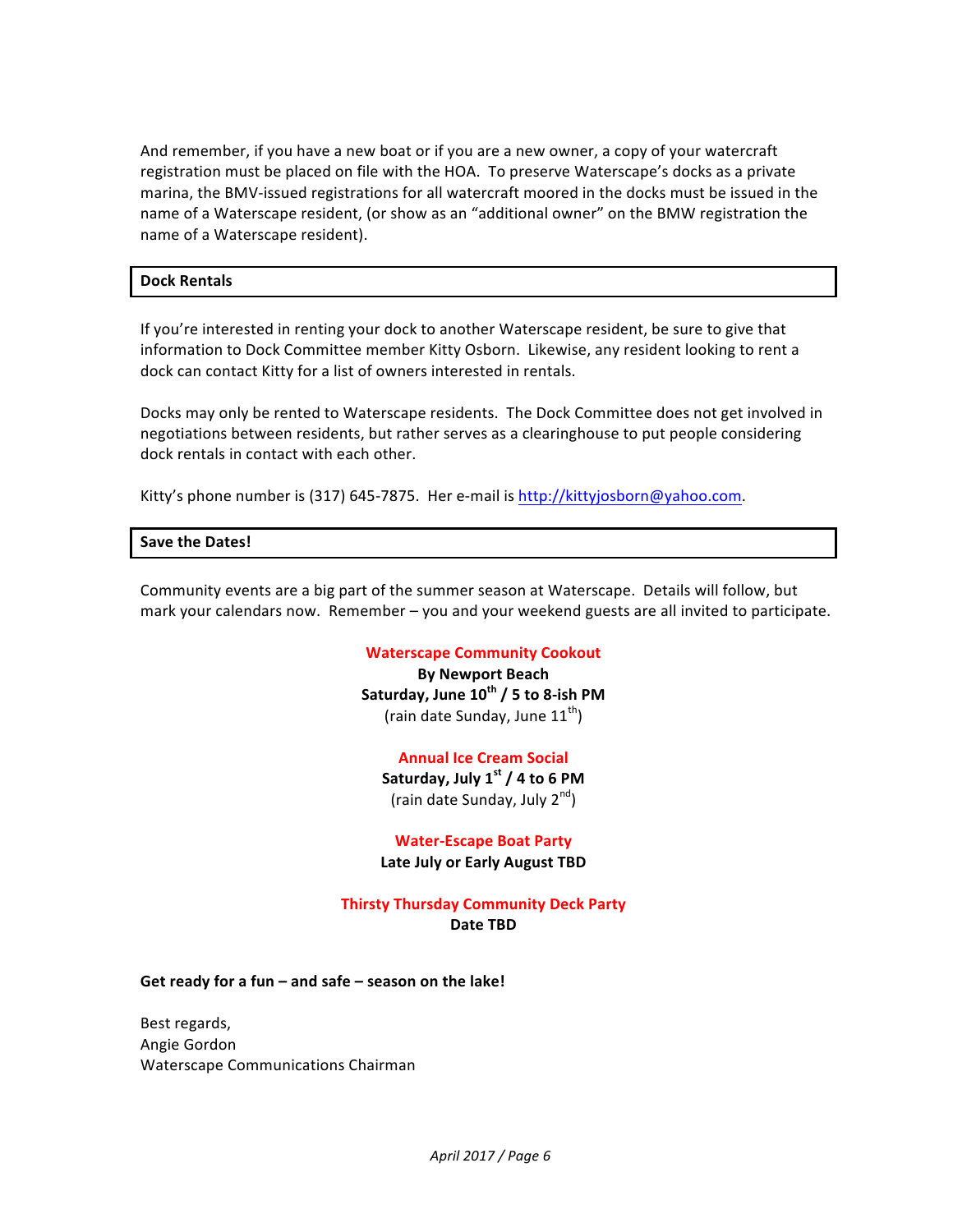## **2017 Waterscape Contacts**

Visit our community's website at http://waterscapehoa.com/

#### **Management Company**

All maintenance requests and questions about your account

#### **MERIDIAN MANAGEMENT CORP. 317-262-4989 (24-hour emergency coverage)**

Geoff Clow, Property Manager example and the group gclow@meridianmgmtcorp.com Roxanne Rather, Assistant Property Manager rrather@meridianmgmtcorp.com

#### **HOA Board Officers**

| President      | Joseph Mrak         | jmrak57@yahoo.com   |
|----------------|---------------------|---------------------|
| Vice President | <b>Harry Curnow</b> | hccurnow@att.net    |
| Secretary      | Annie Stock         | astock4@comcast.net |
| Treasurer      | Angie Gordon        | aganda@aol.com      |

#### **Board Members / Committee Chairs**

| Architecture/Buildings Chair<br><b>Communications Chair</b> | Joseph Mrak<br>Angie Gordon | jmrak57@yahoo.com<br>aganda@aol.com |
|-------------------------------------------------------------|-----------------------------|-------------------------------------|
| Docks Chair                                                 | Harry Curnow                | hccurnow@att.net                    |
| <b>Events Chair</b>                                         | Annie Stock                 | astock4@comcast.net                 |
| Grounds Chair                                               | Mark Lusch                  | mrl47201@aol.com                    |
| Grounds I Associate Chair                                   | Jim Regenold                | jimrefenold@gmail.com               |
| Grounds II Associate Chair                                  | John Weis                   | abijohn@comcast.net                 |
| Grounds III Associate Chair                                 | <b>Bob Polivick</b>         | rlpolivick@comcast.net              |
| <b>Board Member</b>                                         | Dana Donahue                | danadonahue@ymail.com Board         |

#### *Keep track of Morse Reservoir water levels*

*http://www.citizensenergygroup.com/My-Home/Programs-Services/Water/Reservoir-Levels* Also at http://water.weather.gov/ahps2/hydrograph.php?wfo=ind&gage=nmsi3

*Keep up with Morse Waterways Association's activities http://morseh2o.org/*

*Plan ahead for July 4th weekend events on Morse at http://www.lightsovermorselake.com/*